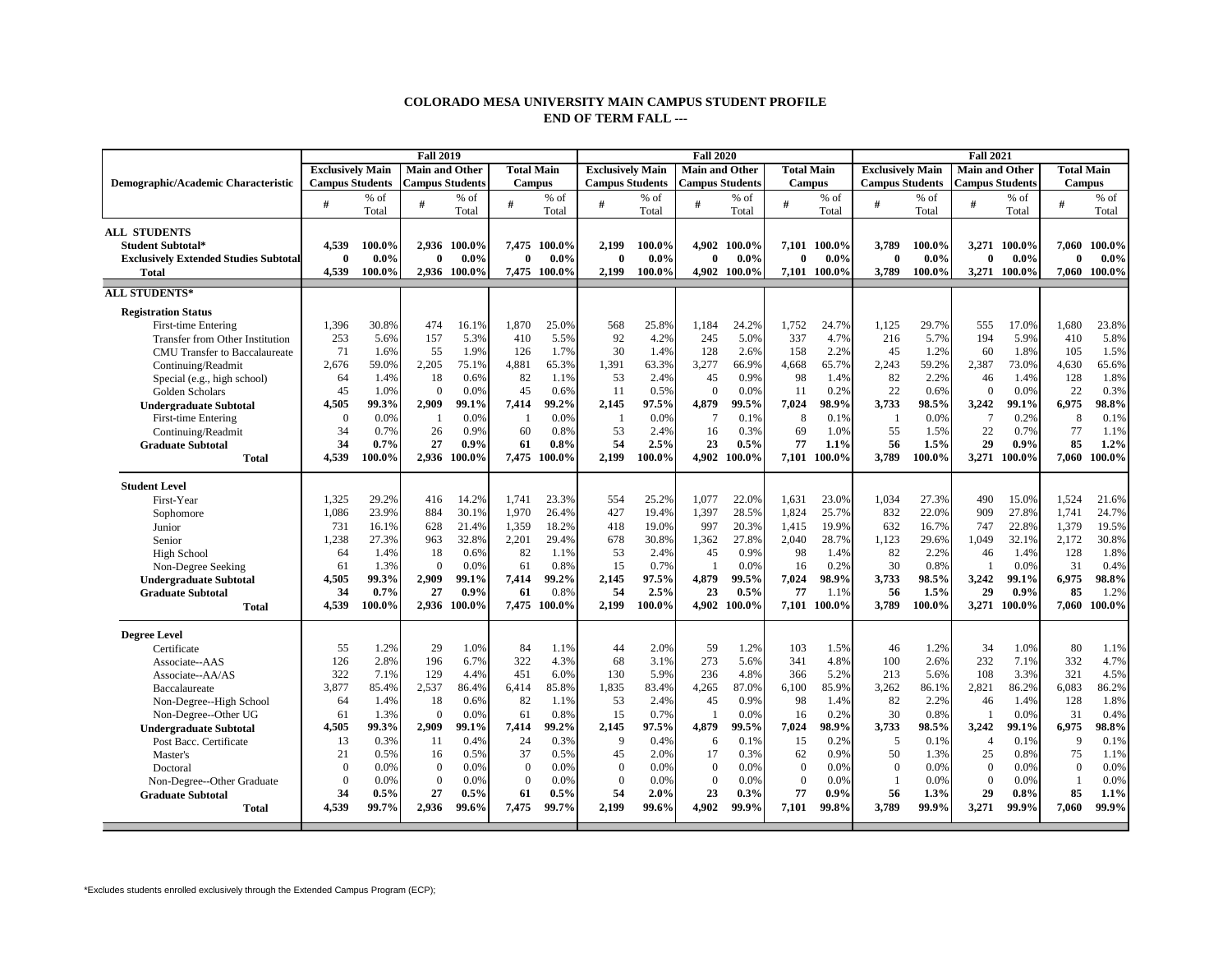## **COLORADO MESA UNIVERSITY MAIN CAMPUS STUDENT PROFILE END OF TERM FALL ---**

|                                     |                         |        | <b>Fall 2019</b>       |              |                   |              |                         |        | <b>Fall 2020</b>       |        |                   | <b>Fall 2021</b> |                         |        |                        |        |                   |        |  |
|-------------------------------------|-------------------------|--------|------------------------|--------------|-------------------|--------------|-------------------------|--------|------------------------|--------|-------------------|------------------|-------------------------|--------|------------------------|--------|-------------------|--------|--|
|                                     | <b>Exclusively Main</b> |        | <b>Main and Other</b>  |              | <b>Total Main</b> |              | <b>Exclusively Main</b> |        | <b>Main and Other</b>  |        | <b>Total Main</b> |                  | <b>Exclusively Main</b> |        | <b>Main and Other</b>  |        | <b>Total Main</b> |        |  |
| Demographic/Academic Characteristic | <b>Campus Students</b>  |        | <b>Campus Students</b> |              | <b>Campus</b>     |              | <b>Campus Students</b>  |        | <b>Campus Students</b> |        | <b>Campus</b>     |                  | <b>Campus Students</b>  |        | <b>Campus Students</b> |        | <b>Campus</b>     |        |  |
|                                     | #                       | $%$ of | #                      | $%$ of       |                   | $%$ of       | #                       | $%$ of |                        | $%$ of | #                 | % of             | #                       | $%$ of | #                      | $%$ of | #                 | $%$ of |  |
|                                     |                         | Total  |                        | Total        |                   | Total        |                         | Total  |                        | Total  |                   | Total            |                         | Total  |                        | Total  |                   | Total  |  |
| <b>UNDERGRADUATE STUDENTS*</b>      |                         |        |                        |              |                   |              |                         |        |                        |        |                   |                  |                         |        |                        |        |                   |        |  |
| <b>Credit Hour Load</b>             |                         |        |                        |              |                   |              |                         |        |                        |        |                   |                  |                         |        |                        |        |                   |        |  |
| 6 or fewer hours                    | 342                     | 7.6%   | 64                     | 2.2%         | 406               | 5.5%         | 251                     | 11.7%  | 78                     | 1.6%   | 329               | 4.7%             | 298                     | 8.0%   | 60                     | 1.9%   | 358               | 5.1%   |  |
| $7 - 9$ hours                       | 200                     | 4.4%   | 117                    | 4.0%         | 317               | 4.3%         | 129                     | 6.0%   | 160                    | 3.3%   | 289               | 4.1%             | 182                     | 4.9%   | 126                    | 3.9%   | 308               | 4.4%   |  |
| 10 hours                            | 95                      | 2.1%   | 38                     | 1.3%         | 133               | 1.8%         | 52                      | 2.4%   | 68                     | 1.4%   | 120               | 1.7%             | 94                      | 2.5%   | 53                     | 1.6%   | 147               | 2.1%   |  |
| 11 hours                            | 56                      | 1.2%   | 32                     | 1.1%         | 88                | 1.2%         | 32                      | 1.5%   | 44                     | 0.9%   | 76                | 1.1%             | 53                      | 1.4%   | 42                     | 1.3%   | 95                | 1.4%   |  |
| <b>Part-time Subtotal</b>           | 693                     | 15.4%  | 251                    | 8.6%         | 944               | 12.7%        | 464                     | 21.6%  | 350                    | 7.2%   | 814               | 11.6%            | 627                     | 16.8%  | 281                    | 8.7%   | 908               | 13.0%  |  |
| 12 hours                            | 894                     | 19.8%  | 512                    | 17.6%        | 1,406             | 19.0%        | 372                     | 17.3%  | 876                    | 18.0%  | 1,248             | 17.8%            | 665                     | 17.8%  | 631                    | 19.5%  | 1,296             | 18.6%  |  |
| 13 hours                            | 730                     | 16.2%  | 471                    | 16.2%        | 1,201             | 16.2%        | 309                     | 14.4%  | 851                    | 17.4%  | 1.160             | 16.5%            | 646                     | 17.3%  | 523                    | 16.1%  | 1,169             | 16.8%  |  |
| $14-16$ hours                       | 1.866                   | 41.4%  | 1,274                  | 43.8%        | 3,140             | 42.4%        | 843                     | 39.3%  | 2,251                  | 46.1%  | 3,094             | 44.0%            | 1,529                   | 41.0%  | 1,423                  | 43.9%  | 2,952             | 42.3%  |  |
| 17 or more hours                    | 322                     | 7.1%   | 401                    | 13.8%        | 723               | 9.8%         | 157                     | 7.3%   | 551                    | 11.3%  | 708               | 10.1%            | 266                     | 7.1%   | 384                    | 11.8%  | 650               | 9.3%   |  |
| <b>Full-time Subtotal</b>           | 3,812                   | 84.6%  | 2,658                  | 91.4%        | 6,470             | 87.3%        | 1,681                   | 78.4%  | 4,529                  | 92.8%  | 6,210             | 88.4%            | 3,106                   | 83.2%  | 2,961                  | 91.3%  | 6,067             | 87.0%  |  |
| <b>Total</b>                        | 4,505                   | 100.0% | 2,909                  | 100.0%       | 7,414             | 100.0%       | 2.145                   | 100.0% | 4.879                  | 100.0% | 7,024             | 100.0%           | 3,733                   | 100.0% | 3,242                  | 100.0% | 6.975             | 100.0% |  |
| Age                                 |                         |        |                        |              |                   |              |                         |        |                        |        |                   |                  |                         |        |                        |        |                   |        |  |
| 17 years or younger                 | 96                      | 2.1%   | 36                     | 1.2%         | 132               | 1.8%         | 63                      | 2.9%   | 59                     | 1.2%   | 122               | 1.7%             | 95                      | 2.5%   | 46                     | 1.4%   | 141               | 2.0%   |  |
| 18 - 21 years                       | 3,086                   | 68.5%  | 1,965                  | 67.5%        | 5,051             | 68.1%        | 1,393                   | 64.9%  | 3,541                  | 72.6%  | 4,934             | 70.2%            | 2,580                   | 69.1%  | 2,285                  | 70.5%  | 4,865             | 69.7%  |  |
| 22 - 24 years                       | 648                     | 14.4%  | 501                    | 17.2%        | 1,149             | 15.5%        | 363                     | 16.9%  | 723                    | 14.8%  | 1.086             | 15.5%            | 553                     | 14.8%  | 527                    | 16.3%  | 1.080             | 15.5%  |  |
| <b>Traditional Age Subtotal</b>     | 3,830                   | 85.0%  | 2,502                  | 86.0%        | 6,332             | 85.4%        | 1,819                   | 84.8%  | 4,323                  | 88.6%  | 6,142             | 87.4%            | 3,228                   | 86.5%  | 2,858                  | 88.2%  | 6,086             | 87.3%  |  |
| 25 - 34 years                       | 432                     | 9.6%   | 281                    | 9.7%         | 713               | 9.6%         | 230                     | 10.7%  | 342                    | 7.0%   | 572               | 8.1%             | 325                     | 8.7%   | 276                    | 8.5%   | 601               | 8.6%   |  |
| 35 - 44 years                       | 131                     | 2.9%   | 81                     | 2.8%         | 212               | 2.9%         | 52                      | 2.4%   | 162                    | 3.3%   | 214               | 3.0%             | 110                     | 2.9%   | 85                     | 2.6%   | 195               | 2.8%   |  |
| 45 - 54 years                       | 51                      | 1.1%   | 35                     | 1.2%         | 86                | 1.2%         | 26                      | 1.2%   | 41                     | 0.8%   | 67                | 1.0%             | 39                      | 1.0%   | 19                     | 0.6%   | 58                | 0.8%   |  |
| 55 years and older                  | 61                      | 1.4%   | 10                     | 0.3%         | 71                | 1.0%         | 18                      | 0.8%   | 11                     | 0.2%   | 29                | 0.4%             | 31                      | 0.8%   | $\overline{4}$         | 0.1%   | 35                | 0.5%   |  |
| <b>Non-traditional Age Subtotal</b> | 675                     | 15.0%  | 407                    | 14.0%        | 1,082             | 14.6%        | 326                     | 15.2%  | 556                    | 11.4%  | 882               | 12.6%            | 505                     | 13.5%  | 384                    | 11.8%  | 889               | 12.7%  |  |
| No data                             | $\mathbf{0}$            | 0.0%   | $\mathbf{0}$           | 0.0%         | $\mathbf{0}$      | 0.0%         | $\mathbf{0}$            | 0.0%   | $\mathbf{0}$           | 0.0%   | $\mathbf{0}$      | 0.0%             | $\theta$                | 0.0%   | $\theta$               | 0.0%   | $\theta$          | 0.0%   |  |
| <b>Total</b>                        | 4,505                   | 100.0% |                        | 2,909 100.0% |                   | 7,414 100.0% | 2,145                   | 100.0% | 4.879                  | 100.0% | 7.024             | 100.0%           | 3,733                   | 100.0% | 3,242                  | 100.0% | 6,975             | 100.0% |  |
| Gender                              |                         |        |                        |              |                   |              |                         |        |                        |        |                   |                  |                         |        |                        |        |                   |        |  |
| Male                                | 2,171                   | 48.2%  | 1,284                  | 44.1%        | 3,455             | 46.6%        | 1,070                   | 49.9%  | 2,175                  | 44.6%  | 3,245             | 46.2%            | 1,690                   | 45.3%  | 1,509                  | 46.5%  | 3,199             | 45.9%  |  |
| Female                              | 2,334                   | 51.8%  | 1,625                  | 55.9%        | 3,959             | 53.4%        | 1,075                   | 50.1%  | 2,704                  | 55.4%  | 3,779             | 53.8%            | 2,043                   | 54.7%  | 1,733                  | 53.5%  | 3,776             | 54.1%  |  |
| <b>Total</b>                        | 4.505                   | 100.0% |                        | 2,909 100.0% |                   | 7.414 100.0% | 2.145                   | 100.0% | 4.879                  | 100.0% |                   | 7,024 100.0%     | 3,733                   | 100.0% | 3,242                  | 100.0% | 6.975             | 100.0% |  |
|                                     |                         |        |                        |              |                   |              |                         |        |                        |        |                   |                  |                         |        |                        |        |                   |        |  |